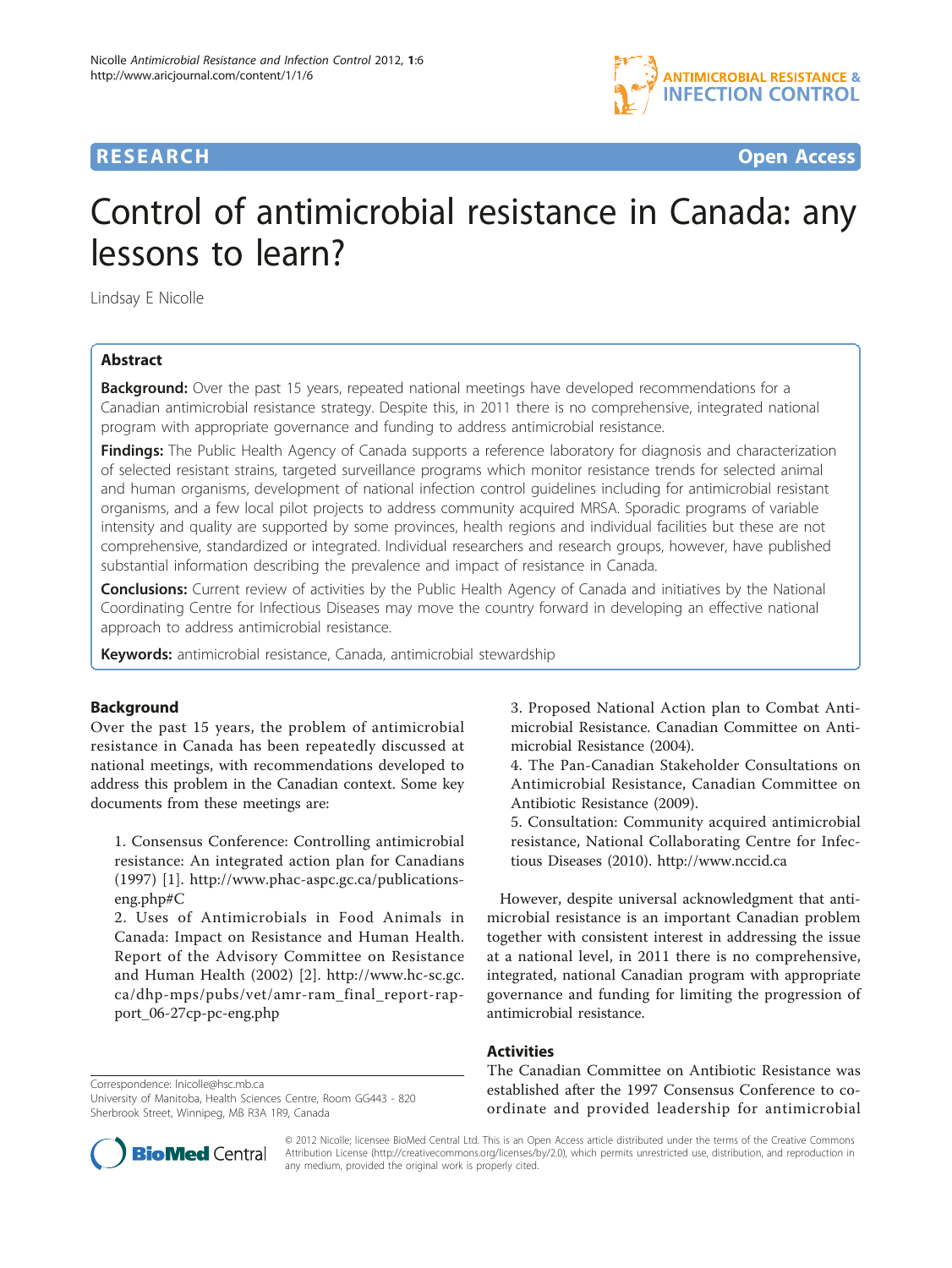resistance initiatives in Canada. It functioned until 2009, spearheading a number of initiatives, when it was dissolved after funding was discontinued. The Public Health Agency of Canada currently supports a reference laboratory for diagnosis and characterization of resistant bacterial strains, as well as targeted surveillance programs to monitor resistance trends for selected animal and human pathogens, development of national infection control guidelines including for management of antimicrobial resistant organisms in health care facilities, and some pilot projects to address community acquired MRSA. Programs of variable intensity and quality are also supported by some individual provinces, health regions and health care facilities, but these are not comprehensive, standardized or integrated. Individual researchers and research groups have published substantial information which describes the prevalence and impact of antimicrobial resistance in Canada. These studies consistently report that the prevalence of antimicrobial resistance in bacterial isolates from Canada tends to be lower than reported for the United States, but that trends over time, with few exceptions (fluoroquinolone resistant S. pneumoniae), are to increasing resistance.

## Successes

While there has been limited progress towards a comprehensive national program, some unique programs to address selected aspects of antimicrobial resistance have been developed and maintained. These programs include:

1. "Do Bugs need Drugs" [http://www.dodrugsneed](http://www.dodrugsneedbugs.org)[bugs.org](http://www.dodrugsneedbugs.org)

A community based public and professional education program promoting handwashing and responsible use of antibiotics to address the problem of antimicrobial resistance. Programs are available for physicians ("Bugs and Drugs" Antimicrobial Indications Handbook), pharmacists, nurses, occupational health nurses, teachers, schools, daycare centres, assisted living centres, parents, children and the public. This program was initially developed with government support in the province of Alberta, and subsequently introduced into a second province, British Columbia. Selected program components are also used in some other jurisdictions in Canada. Evaluation of the impact of the program or individual program components on community antimicrobial resistance has not, however, been reported.

2. Northern Antibiotic Resistance Partnership [http://](http://www.Germsaway.ca) [www.Germsaway.ca](http://www.Germsaway.ca)

This community, federal government, and academic partnership has used a public health approach to develop guidelines and teaching materials for prevention and management of CA-MRSA infections in isolated northern communities, many of which have a very high incidence of infections with these organisms. The program includes an interactive video game for schools, an educational tool, handwashing posters aimed at children, slide presentations, education podcasts, radio broadcasts in English and local Aboriginal languages, and CA-MRSA pamphlets for physicians offices and health centres in the relevant communities. Following the implementation of the program, a decrease in CA-MRSA infection in some of the program communities has been observed, but the extent to which this can be attributed to the program activities is not determined.

3. Canadian Nosocomial Infection Surveillance Program (CNISP) [http://www.phac-aspc.gc.ca/nois-sinp/](http://www.phac-aspc.gc.ca/nois-sinp/survprog-eng.php) [survprog-eng.php](http://www.phac-aspc.gc.ca/nois-sinp/survprog-eng.php)

This partnership between AMMI-Canada (Association of Medical Microbiology and Infectious Diseases - Canada) and the Public Health Agency of Canada was initially established in 1994. It currently supports focused monitoring of healthcare acquired infections, including selected antimicrobial resistant organisms (including MRSA [[3\]](#page-2-0), VRE [[4\]](#page-2-0), C. difficile, resistant gram negatives), at 37 sentinal hospitals - most of the Canadian tertiary care centres. Specific projects have described the prevalence, incidence, trends over time, and some impacts of antimicrobial resistant organisms in the Canadian Health Care system.

4. Canadian Integrated Program of Antimicrobial Resistance Surveillance (CIPARS) [http://www.phac-aspc.](http://www.phac-aspc.gc.ca/cipars-picra/index-eng.php) [gc.ca/cipars-picra/index-eng.php](http://www.phac-aspc.gc.ca/cipars-picra/index-eng.php)

This program monitors trends in antimicrobial use and resistance for selected food borne bacterial organisms (E. coli 0157:H7, Salmonella spp, Campylobacter spp) isolated from humans, agricultural animals, and food sources across Canada. Surveillance includes results of cultures collected from abattoirs, animal clinical specimens, animal feed, human clinical specimens, on-farm, and retail, as well as of human and animal antimicrobial use. There are annual reports for 2002 - 2007, preliminary reports for 2008, 2009, and agrifood quarterly summaries of Salmonella spp (most recent Oct - Dec 2010).

### Conclusion

Despite some successes with these and other isolated activities, it is acknowledged that an integrated, national antimicrobial resistance policy and program incorporating an effective governance structure and appropriate sustained funding is essential to modify the progression of antimicrobial resistance in Canada and limit potential negative effects associated with resistance. This must include a comprehensive national antimicrobial resistance surveillance system and coherent definitions and programs for antimicrobial stewardship in health care facilities, the community, animal and environmental settings. Some current activities, it is hoped, may move this